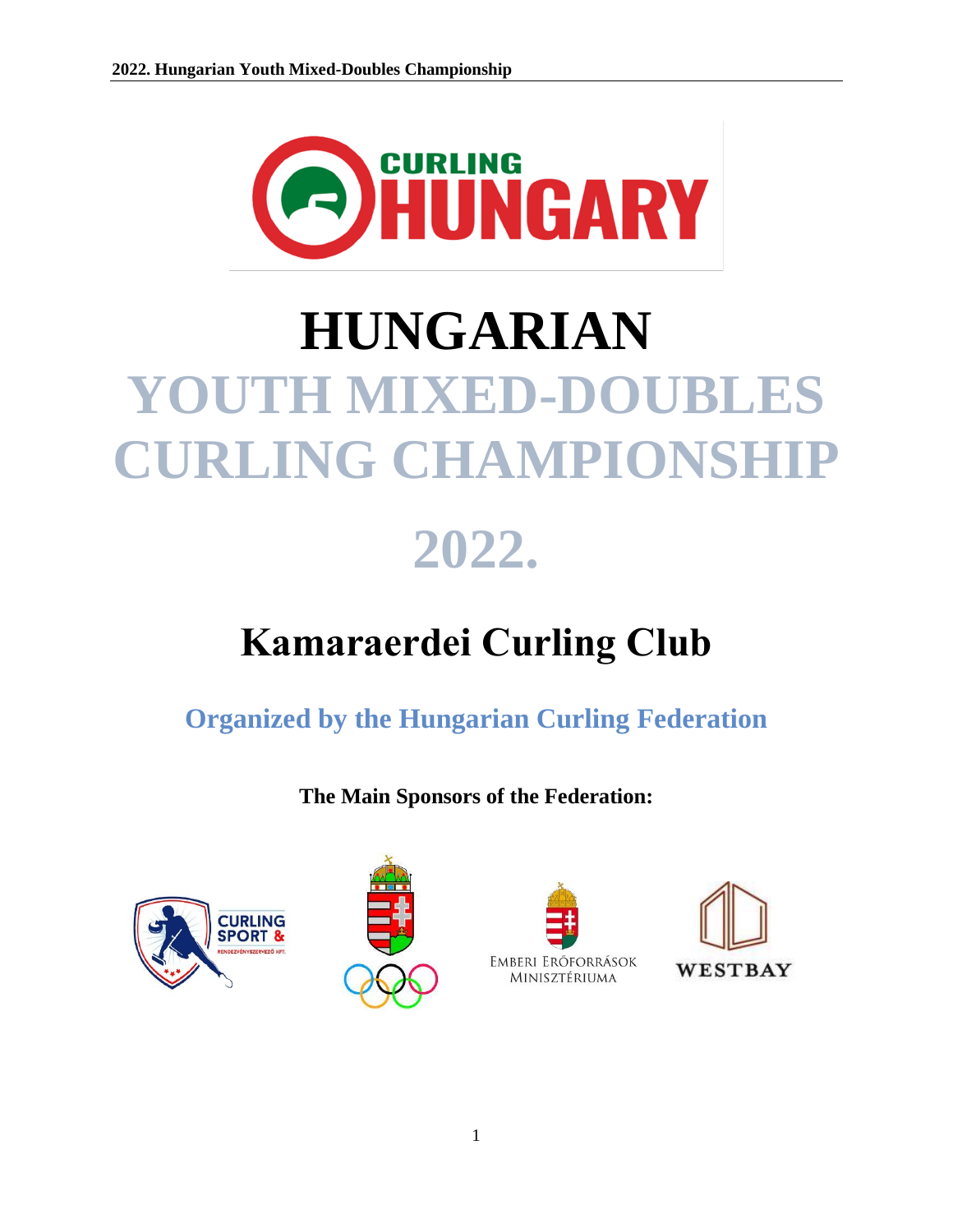#### **The goal of the competition:**

- Developing domestic curling sport
- Promoting curling mixed-doubles among junior competitors.
- To assure competition opportunity for the member teams of Hungarian Curling Federation and for foreign teams as well.
- Deciding the 2022 Curling Youth Mixed-doubles Championship title.

#### **Events:**

Youth Mixed-doubles (1 women+1 men) During the competition, there is no option for change **The venue of the competition:**

#### **Kamaraerdei Curling Club**

Budapest XI. kerület, Susulyka street

#### **Date of the competition:**

**20.-22. May 2022.**

#### **Organizer of the competition:**

#### **Hungarian Curling Federation**

1112 Budapest, Kamaraerdei út 12-14.

#### **The members of the organizing committee:**

| Rókusfalvy András | <b>CSR Kft. Official Leader</b>                          |
|-------------------|----------------------------------------------------------|
| Kiss Bálint       | MCSZ Sports Director, Leader of the Organizing Committee |
| Deák György       | <b>MCSZ</b> Presidency Member                            |
| Dencső Blanka     | Leader of the Sports Advisory Committee                  |
| Nagy Gyöngyi      | Requested member                                         |

#### **Entry:**

- **Deadline of entry: 10. April 2022.**
- **How to enter:**

Please send your **entry** in the following link [a http://www.curling.hu/nevezes-az-mcsz](http://www.curling.hu/nevezes-az-mcsz-altal-szervezett-versenyekre-2021-2022/)[altal-szervezett-versenyekre-2021-2022/](http://www.curling.hu/nevezes-az-mcsz-altal-szervezett-versenyekre-2021-2022/) until the deadline

- **Entry fee: 75 EUR**
- **Paying system and deadline**
	- o Send the **entry fee** also until the deadline to the account of our Federation
	- o Account number.: HU72 1070 0079 4318 7607 5000 0005
	- o If you send the fee to the account, please write down the team name and the stage in the statement
	- o We will send you an e-mail in 48-hour after the registration form arrives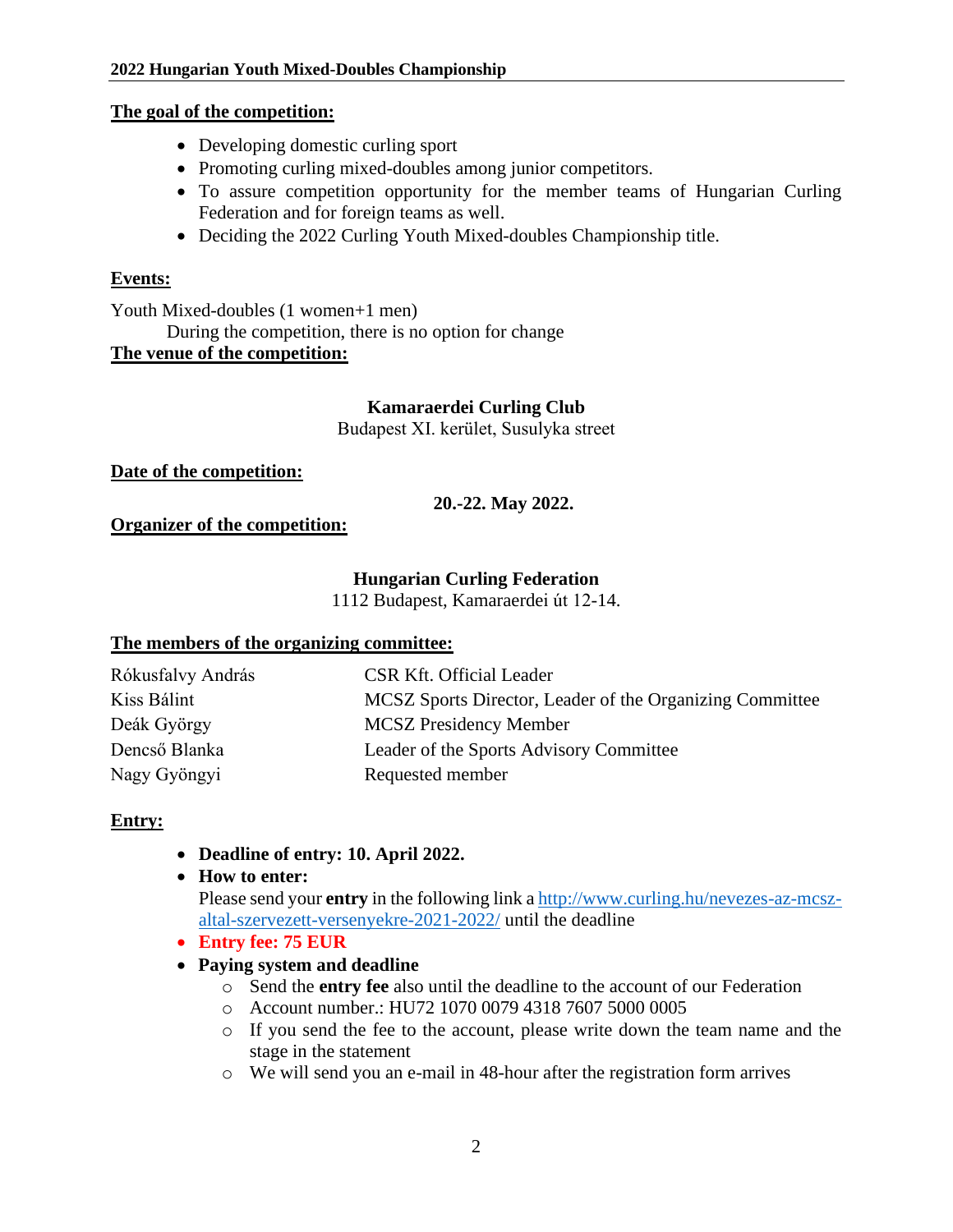#### **Prizes:**

I-II-III. - Cup + medals

- Medals: On site, immediately after the end of finals.
- Cup: at the season closing ceremony

#### **Time table of the competition:**

- Depends on the number of the participation.
- Will be available on [www.curling.hu](http://www.curling.hu/) from 1st of May.

#### **Participation:**

- All teams which meet the requirements
- Which have sent their entry and entry fee until the deadline
- Which respect the rules of WCF and the rules of the competition
- Which respect the rules of fair play and don't disturb the others by their behavior.

#### **General rules of the competition:**

- If a team requests a change in the timetable, they will cover the extra costs.
- Eight (8) ends are scheduled with extra end to break tied matches. A minimum of six (6) ends must be completed in the round robin matches and all play-off matches.
- First named teams in each draw play the stones with the dark-coloured handles. Second named teams in each draw play the stones with the light-coloured handles.
- Each team shall be given 22 minutes of thinking time for an 8-end match, and 3 minutes of thinking time for the extra-end. Each team shall complete its part of the match within the time-frame given, or the team will forfeit the match.
- There will be a five (5) minute warm up, followed by the LSDs for both teams before the round robin games  $(1+1)$  minutes for each throw). The first practice starts twenty  $(20)$ minutes before the game's start time. Before the "Extra end" the teams have a 1 minute break.
- If a team has no any mathematical chance for winning it has to abandon the game after the 6th end. In this case the written sign of the non-played ends are  $, X$ .
- The ranking in the round robin system:
	- 1. points
	- 2. In case of equality of points: result against the team which has the same points
	- 3. Average Draw Shot Challenge result
- In other cases, the rules of WCF are valid.